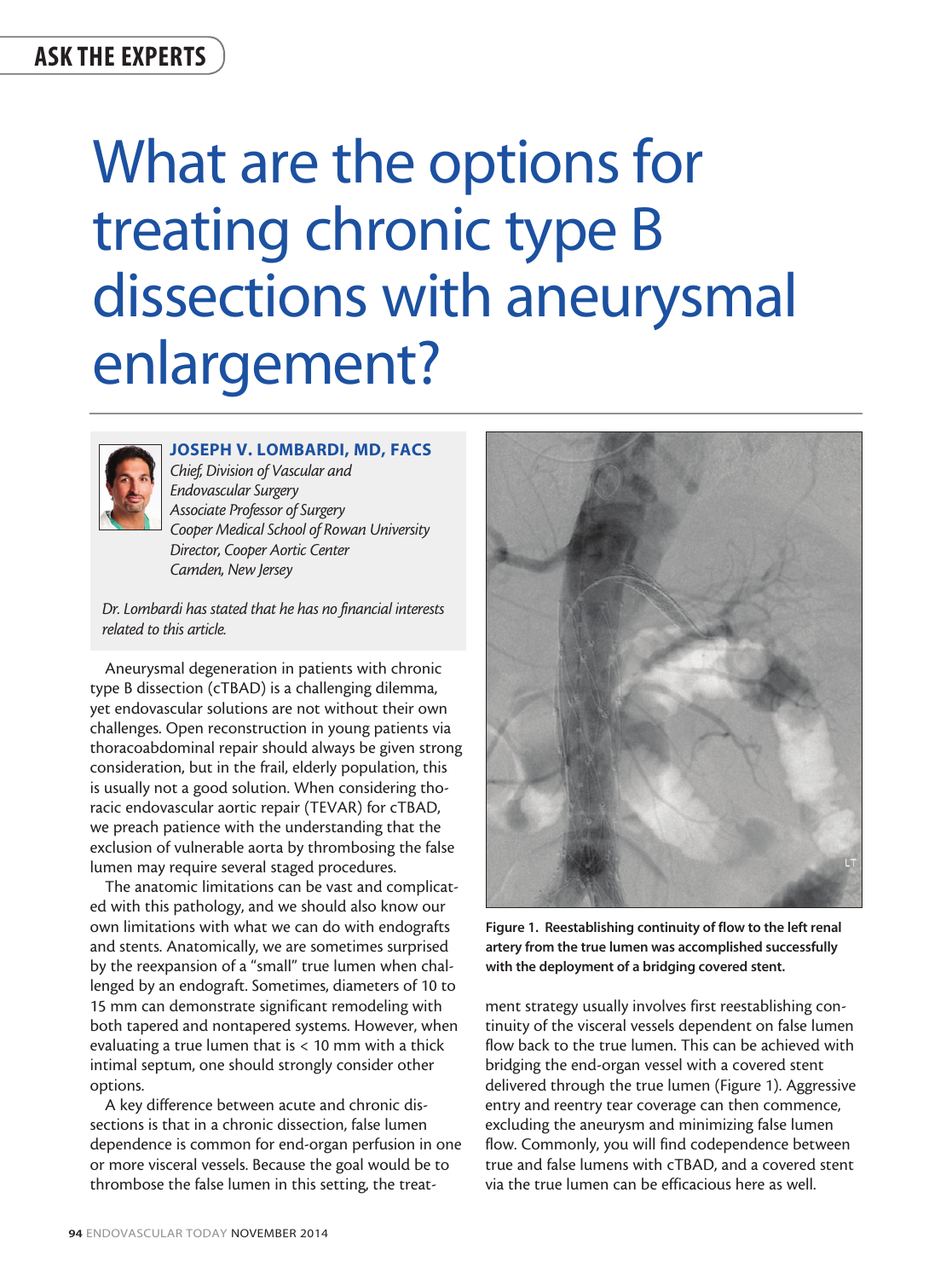TEVAR is meant to cover the primary entry tear and distal thoracic reentry tears. Therefore, with cTBAD, extensive coverage of the thoracic aorta to the celiac is usually the norm with minimal (5%–10%) oversizing. Don't be discouraged when the postoperative CT angiogram (CTA) shows the false lumen is equally opacified compared to the first CT scan. Numerous reentry tears are not obvious during your first procedure, and leaving an obvious reentry tear uncovered can be advantageous moving forward.

Indeed, the false lumen is rarely thrombosed after the first intervention, even if one does extensive false lumen exclusion with covered stents and endografts. Therefore, leaving an obvious reentry tear alone is not going to set you back in your ultimate goal. I frequently and purposefully do this (preferably in the iliac artery) to provide myself easy access to the false lumen for subsequent procedures. Leaving this access allows me to perform direct interventions within the false lumen. A number of options exist, such as coiling outflow vessels, gelfoam-thrombin slurry, plugs, etc. Usually, these strategies are employed during your second procedure, once you are certain no further communication exists between the false lumen and visceral vessels. If there is still the question of flow from the false lumen to a visceral vessel, these embolic adjuncts can be catastrophic, so be sure. Complete closure of that final reentry tear should be delayed until you are satisfied with your false lumen treatment.

Finally, there is no shame in achieving only partial false lumen thrombosis. As long as the largest vulnerable area is thrombosed, one can cautiously anticipate that protection from rupture has been conferred, provided there is no further expansion. Additionally, we have seen regression of false lumen size with minimizing or decreasing false lumen flow. These strategies require the utmost attention to follow-up with a routine plan of systematic measurement performed by the operating surgeon. I usually get a 30-day, 3-month, and 6-month CTA followed by a yearly surveillance CTA if false lumen flow persists. If false lumen flow exists only in the abdominal aorta, duplex ultrasonography can be reliable.

TEVAR can make a significant impact in the treatment of chronic type B aortic dissections for aneurysmal degeneration. The key to treatment is to ensure adequate visceral flow through the true lumen, exclude entry and reentry tears with covered stents and endografts, and directly thrombose the false lumen if necessary. This modality can be performed safely as long as patients have suitable anatomy and meet criteria for repair.



### ERIC VERHOEVEN, MD, PhD

*Professor of Vascular and Endovascular Surgery Paracelsus Medical University Nuremberg Nuremberg, Germany*

*Prof. Verhoeven has disclosed that he is a speaker and consultant for Cook, Gore, Siemens, and Atrium Maquet, and receives grant support from Cook and Gore.* 

Acute type A and B dissection are very serious conditions that seem to occur more and more in our hypertensive population. Whereas acute type A dissection is usually treated immediately by open surgery, acute type B dissection can be treated either conservatively or by endovascular means.

Whatever the type and the treatment, these patients need to be followed for life, as a number of them will develop aneurysmal degeneration of the whole aorta. Indeed, the dissection rarely stops at the level of the thoracic aorta, and the resulting aneurysmal degeneration is to be considered a thoracoabdominal aneurysm.

In our opinion, the risk of rupture associated with this thoracoabdominal aneurysm is the main indication to treat these patients. It is very rare to see late malperfusion problems. If one accepts that the main indication is the treatment of the thoracoabdominal aneurysm with complete exclusion as a goal, a number of options are excluded. We personally do not believe in standard thoracic stent grafting without a perfect distal seal in these patients. Even if there is no flow in the false lumen, pressure transmission will usually result in ongoing growth of the aneurysm and keep the patient at risk for rupture.

Open repair is the gold standard but represents a very difficult procedure (open thoracophrenolaparotomy with leftleft bypass, or even two staged procedures including arch repair with [frozen] elephant trunk and later a thoracophrenolaparotomy). Not many centers can offer this procedure with acceptable outcomes, and our educated guess is that many postdissection aneurysms are therefore left alone, or to rephrase, not offered treatment.

An endovascular option with custom-made stent grafts featuring fenestrations and/or branches was not considered for many years, although more and more patients with arteriosclerotic thoracoabdominal aneurysms were offered an endovascular option. The reasons were obvious to all centers using advanced endovascular techniques. First, the usually very small true lumen was regarded as a contraindication. Second, the fact that visceral branches of the aorta could originate from both the true and the false lumen was regarded as a major technical hurdle. Third, both proximal and distal access as well as landing zones were not always available or ideal.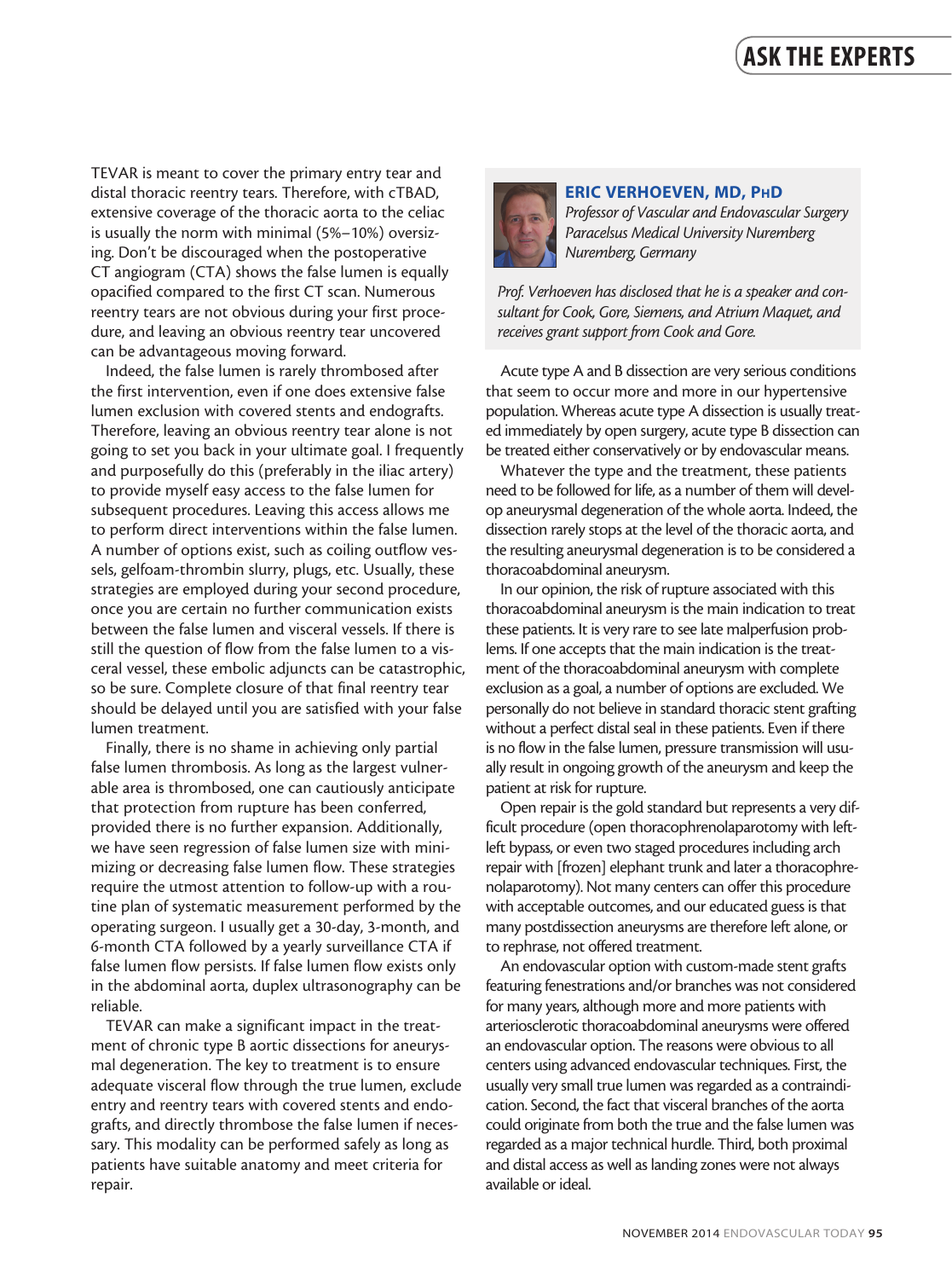A few years ago, we attempted to treat a postdissection aneurysm with a fenestrated/branched stent graft. It was possible to stent all visceral vessels, and the outcome was fine on CTA. This initial experience pushed us to pursue this experience, and others followed. Although both the planning and technical execution proved more difficult than in arteriosclerotic thoracoabdominal aneurysms, overall results were acceptable. Publications from our center alone or in combination with Regensburg and the Cleveland Clinic have demonstrated the feasibility of the technique. The two major concerns were addressed with success. It was shown that working in a small true lumen was possible and that the dissection flap could gradually be moved away. Second, moving from one lumen to the other was the least of our problems. Almost every single time, it was no problem to find a way through the dissection membrane, suggesting that there are more entry and re-entry tears than we can identify with imaging techniques. This also suggests that simple thoracic stent grafting is not efficient in postdissection thoracoabdominal aneurysms. Only twice did we need to perforate the dissection flap with the back of a wire through a guiding sheath or even with a transjugular intrahepatic portosystemic shunt needle.

In my opinion, dissection patients need better follow-up after their acute dissection. A significant number of them should have treatment for their postdissection aneurysmal enlargement. Open repair is certainly the first option when patients are young and healthy enough to undergo such a major procedure. We are still at an early stage with the use of fenestrated and/or branched stent grafts to treat this specific type of pathology, but our results demonstrate the potential of this technique, and it is far less invasive than open surgery and therefore applicable to more patients. In view of the nature of the disease, both open and advanced endovascular repair of postdissection thoracoabdominal aneurysms should be performed in high-volume, experienced centers.



# TARA M. MASTRACCI, MD

*Clinical Lead, Complex Aortic Surgery The Royal Free London NHS Foundation Trust London, United Kingdom*

*Dr. Mastracci has disclosed that she has been a proctor and a consultant for Cook Medical and has done consultation and speaking for Siemens.*

Answering this question for chronic dissection is a challenge because it is a disease process that can occur in a wide demographic of individuals. The younger patient with dissection requires far different consideration compared with the octogenarian, and the presence of a known or suspected connective tissue disorder or an untreated proximal aneurysm further complicates the discussion. These are pertinent issues because they carry implications for the development of aneurysms in contiguous aortic territories over time, and they will have a bearing on the durability of the repair.

For younger patients or those with known connective tissue disorders, I think the standard of care is open thoracoabdominal repair. This should be done at an aortic center with a high volume of experience and with access to cardiopulmonary bypass, neurologic monitoring, and a strong critical care service with experience with the postoperative coagulopathy that is frequently seen. In these cases, the maximum aortic diameter that serves as the threshold for intervention is controversial. For most older patients, I would advocate 6 cm as a trigger for operative intervention. However, for patients with Marfan syndrome or disorders of the TGF-beta signaling pathway, the threshold is likely smaller, although there is no clear evidence to guide this decision. For the young patient with no diagnosed connective tissue disorder or for the patient with a strong family history, I may also consider a smaller threshold after weighing all the risks and a long discussion with the patient.

In older patients or those with considerable comorbidities, I think that endovascular repair is a reasonable option. Although we don't know the durability of this approach, it allows for a staged approach to the treatment, which may decrease the risk of spinal cord ischemia and also makes the entire repair easier to tolerate. Fenestrated devices are preferred over branched devices because of the often-restricted true lumen that poses a challenge to access branch arteries, as well as forcing branch stents into configurations that may impact their long-term durability. Patients with a particularly restrictive true lumen provide another reason to stage the repair: placement of a proximal thoracic stent may help dilate the true lumen during the period of manufacturing delay.

Occasionally, after endovascular repair, the false lumen remains perfused via the divided lumen of visceral branches, intercostal, or lumbar arteries. This is a dilemma because the conventional treatment of type II endoleaks would advocate branch embolization, which is not possible in two of the three mentioned sources. In this case, I have followed the practice that intervention should only occur in case of growth, and in that case, placement of thromboembolic devices such as plugs or coils in the false lumen is far preferable to glue.

What's most important is that chronic dissection requires a tailored therapy, so a one-size-fits-all